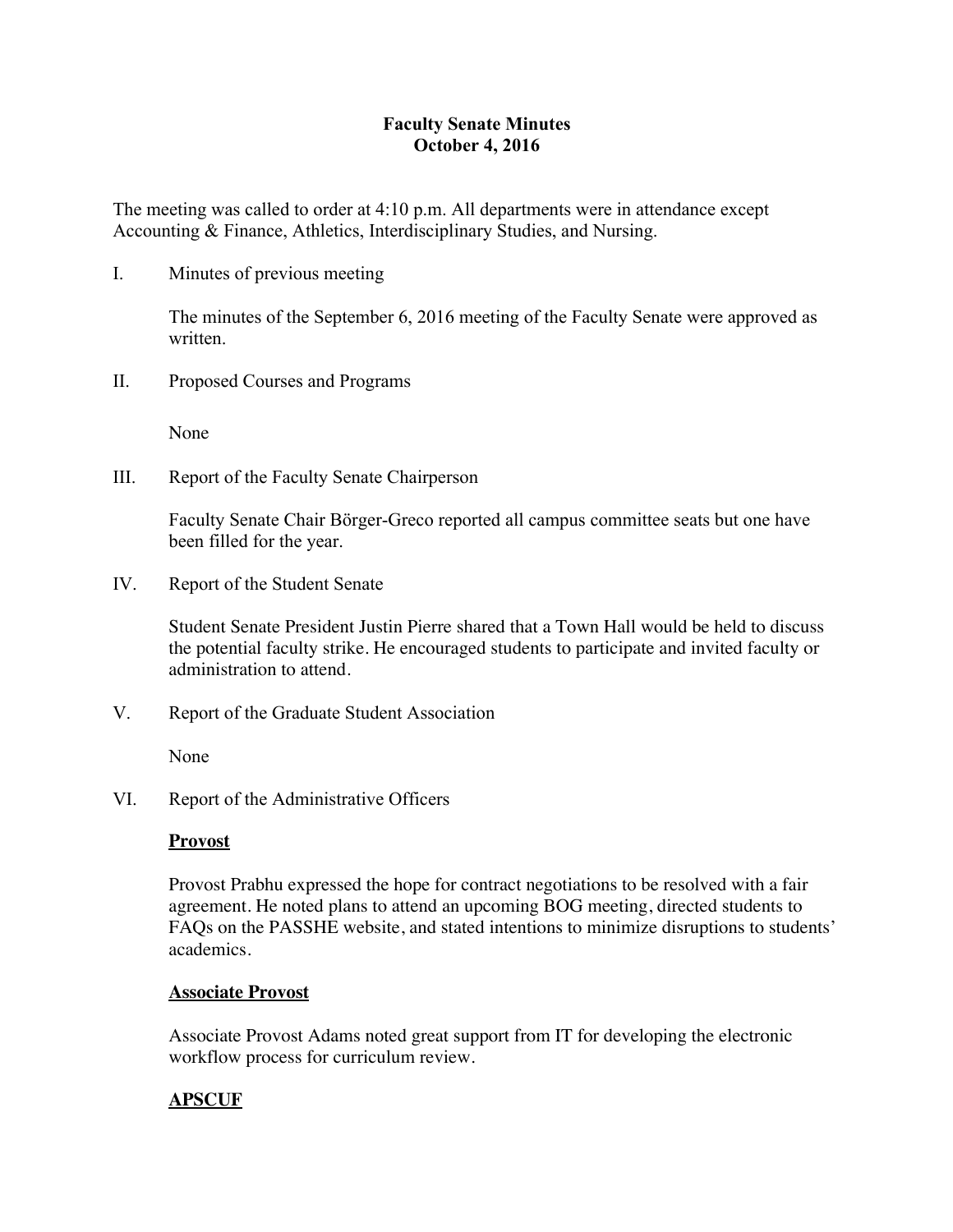Dr. David encouraged faculty to read student comments on the Facebook event hosted for them by Chancellor Brogan.

VII. Curricular Notices

## **NEW UNDERGRADUATE COURSES & PROGRAMS**

- (1) ITEC 348: Green Building and Sustainable Systems, 3 credits. Proposal for new course to study fundamentals of green building and sustainable energy technologies and their dynamic costs and benefits.
- (2) HIST 218: Humans and the Environment, 3 credits, G3, W. Proposal for new course to introduce environmental history in Europe and the Americas from 1500 to present.
- (3) HIST 225: Germany, 1945 to Present, 3 credits, G3. Proposal for new course to examine transformation of Germany from the end of World War II to the present post-reunification Germany.
- (4) ANTH 336: Language and Communication, 3 credits, G3. Proposal for new course to examine language as human's primary means of communication.
- (5) ANTH 326: Anthropology of Religion, 3 credits, G3. Proposal for new course with anthropological exploration of human religious diversity.
- (6) ANTH 327: Urban Anthropology, 3 credits, G3. Proposal for new course focused on the social and cultural dynamics of humans living within large, dense city environments.
- (7) THEA 2XX: Theatre Production Practicum, 1 credit. Proposal for new course to provide students experiential learning necessary to support theatre production activity.
- (8) Undergraduate Certificate in Marketing. Proposal for a 15-credit certificate program.

#### **CHANGES TO UNDERGRADUATE COURSES & PROGRAMS**

- (9) ITEC 281: Metallic Materials and Production Methods. Proposal to change title and update description and outcomes.
- (10) ITEC 382: Automated Manufacturing. Proposal to change title, reduce prerequisites, and update description and outcomes.
- (11) BS AETM Construction Technology. Proposal to change course requirements.
- (12) AT AETE Construction Technology. Proposal to change course requirements.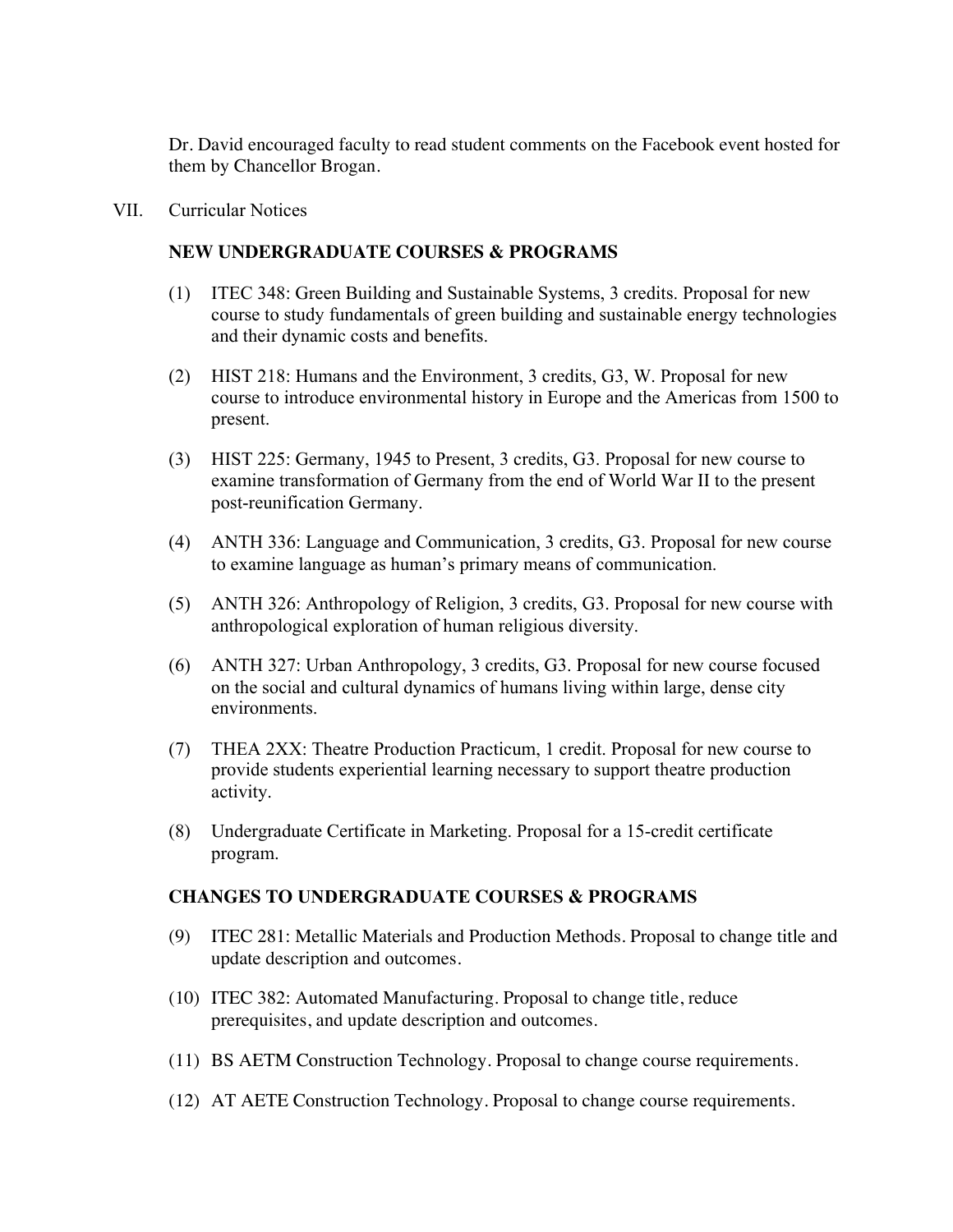- (13) Construction Technology minor. Proposal to change course requirements.
- (14) General Technology minor. Proposal to change course requirements.
- (15) BS AETM General Technology. Proposal to change course requirements.
- (16) PSYC 329: Industrial/Organizational Psychology. Proposal to add prerequisites.
- (17) HIST 453: Indians and Colonists in PA, 1682-1789. Proposal to change title and update description and outcomes.
- (18) BA Anthropology. Proposal to update curriculum to reflect recent course offerings.
- (19) SOCY 317: Medical Sociology. Proposal to change title.
- VIII. Reports of the Faculty Senate Standing Committees

## **GCPRC**

Dr. Mowrey reported that GCPRC is looking to integrate graduate curriculum review into the electronic workflow system. She also highlighted the upcoming Graduate Open House on October 5.

### **NEW GRADUATE COURSES & PROGRAMS**

(1) SOWK 775: Dissertation Seminar, 3 credits. Proposal for new course.

## **UCPRC**

Dr. Dreon noted recertifications should be done for departments undergoing program review. Checklists are available on the GenEd website and can be submitted directly to Dr. Dreon.

IX. Reports of the Faculty Senate Special Committees

None

X. Faculty Emeriti

A Börger-Greco/Hutto motion that Dr. Leroy Hopkins be granted the honorary title of Professor of Foreign Languages Emeritus was approved without dissent.

XI. Common Hour

Discussion was held regarding the Common Hour implementation last year. Points of